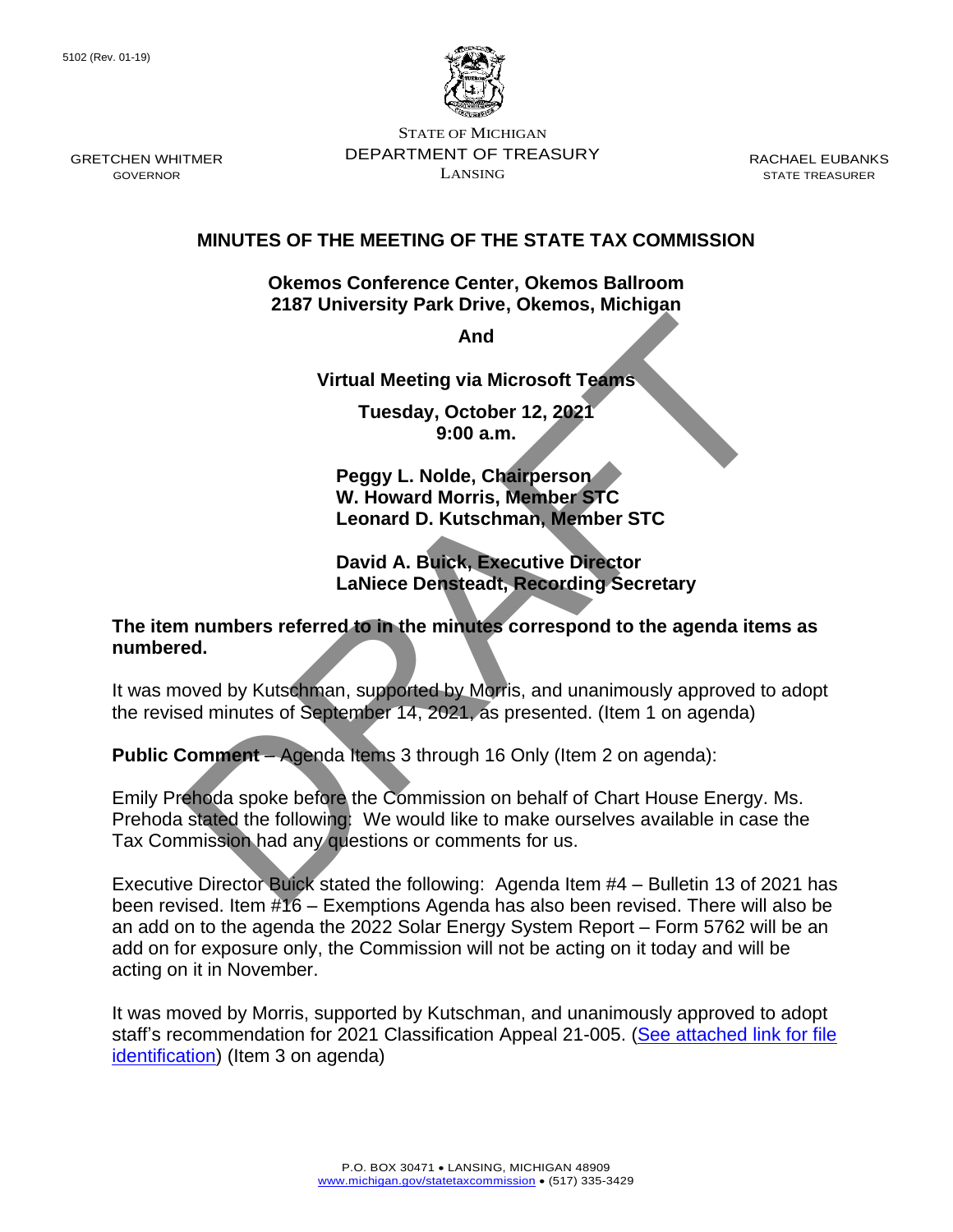It was moved by Kutschman, supported by Morris, and unanimously approved to adopt Bulletin 13 of 2021 Property Tax and Equalization Calendar for 2022. (Item 4 on agenda)

It was moved by Morris, supported by Kutschman, and unanimously approved the revisions of the following 2022 Forms: (Item 5 on agenda)

Form 3991 – Gas Turbine and Diesel Electric Generator Report Form 4070 – Hydroelectric Report – Real Property Form 4094 – Steam Electric Report

It was moved by Kutschman, supported by Morris, and unanimously approved to adopt the 2022 Nuclear Plant Composite Factors. (Item 6 on agenda)

It was moved by Morris, supported by Kutschman, and unanimously approved to adopt the staff recommendation regarding the City of Detroit, Wayne County's request for approval of percentage reductions in taxable value for the poverty exemption under MCL 211.7u. (Item 7 on agenda)

It was moved by Morris, supported by Kutschman, and unanimously approved to adopt staff's recommendation and the official order suspending Mr. Thomas Kitzman's certification for three years. Mr. Kitzman shall not act as the assessor of record for any local unit during his suspension. While under suspension, Mr. Kitzman must fully participate in and successfully complete the Michigan Certified Assessing Officer (MCAO) program and the State Tax Commission's Land Values and Economic Condition Factors class, which includes timely submission of all assignments and passing the exams. Upon successful completion of the Michigan Certified Assessing Officer (MCAO) program and the Land Values and Economic Condition Factors class, Mr. Kitzman shall reappear before the Assessor Discipline Advisory Committee. (Item 8 on agenda) oved by Kutschman, supported by Morris, and unanimously approved to<br>
2. Nuclear Plant Composite Factors. (Item 6 on agenda)<br>
oved by Morris, supported by Kutschman, and unanimously approved to<br>
recommendation regarding the

It was moved by Kutschman, supported by Morris, and unanimously approved to adopt the official order to certify and return the 2020 Assessment Roll for Sumner Township, Gratiot County. (Item 9 on agenda)

It was moved by Kutschman, supported by Morris, and unanimously approved to adopt the official order to assume jurisdiction of the 2021 Assessment Roll for Howard Township, Cass County due to the repetitive results of the AMAR Review. The Commission further orders that Howard Township, Cass County hire an outside party to fix the deficiencies noted in the roll and to complete that work for the 2022 assessment roll and a bill be sent to the township covering the time and expenses incurred by the State Tax Commission for implementation of this order. (Item 10 on agenda)

It was moved by Morris, supported by Kutschman, and unanimously approved to adopt the official order to assume jurisdiction of the 2021 Assessment Roll for London Township, Monroe County due to the repetitive results of the AMAR Review. The Commission further orders that London Township, Monroe County hire an outside party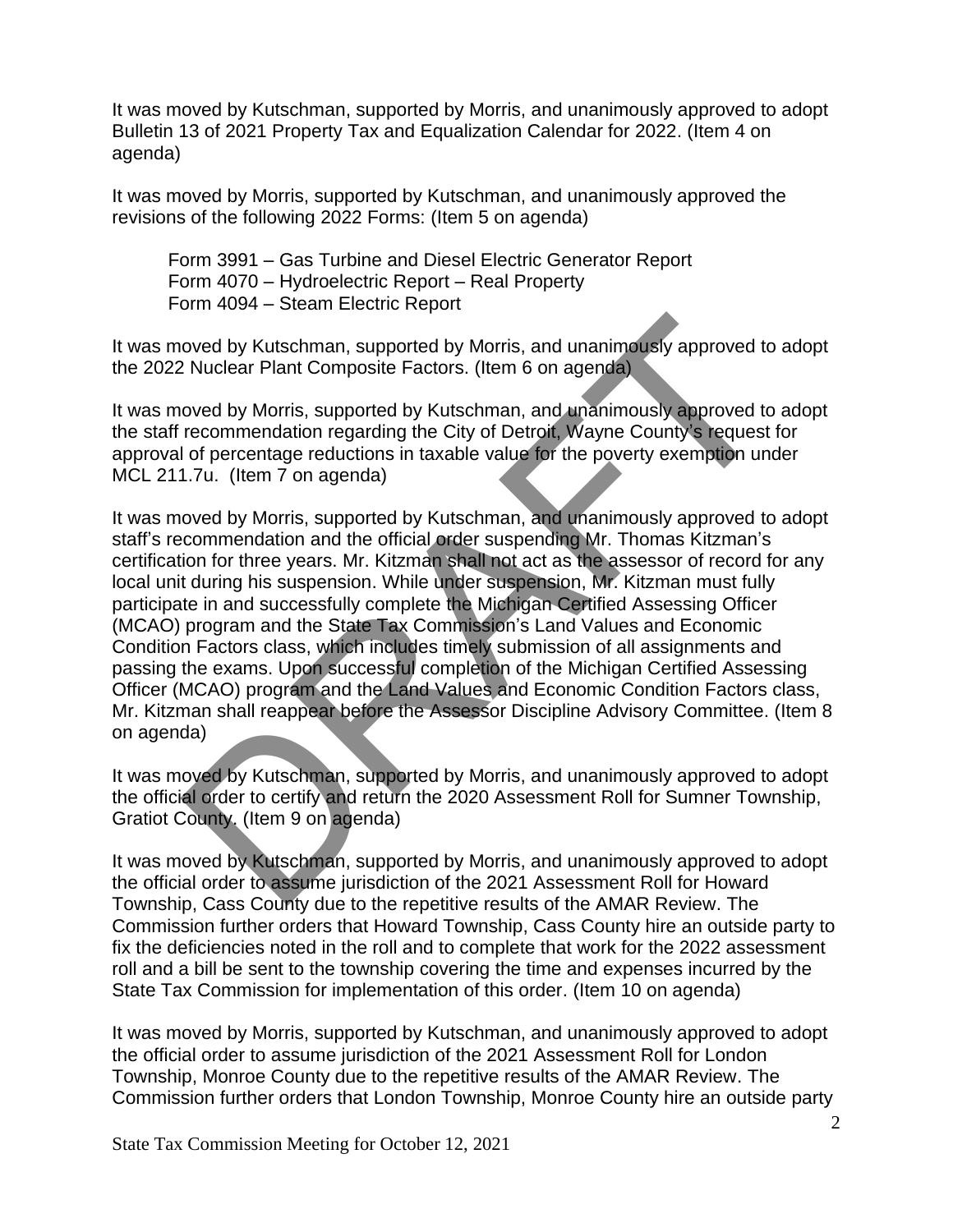to fix the deficiencies noted in the roll and to complete that work for the 2022 assessment roll and a bill be sent to the township covering the time and expenses incurred by the State Tax Commission for implementation of this order. (Item 11 on agenda)

It was moved by Kutschman, supported by Morris, and unanimously approved to adopt the staff recommendation on the Re-certifications and New Certifications of Computerized Tax Rolls for the following: (Item 12 on agenda)

These certifications will expire on **May 1, 2024**.

**New Certifications**:

**Mason County** FreeSoil Township

**Recertifications:**

**Monroe County** Exeter Township

It was moved by Morris, supported by Kutschman, and unanimously approved to adopt the staff recommendation on the Re-certifications and New Certifications of Computerized Assessment Rolls for the following: (Item 13 on agenda) eve Certifications:<br>
Mason County<br>
FreeSoil Township<br>
Exeter Township<br>
Cover by Morris, supported by Kutschman, and unanimously approved to<br>
recommendation on the Re-certifications and New Certifications of<br>
ertifications:

These certifications will expire on **May 1, 2024**.

**New Certifications:**

**Clare County** Greenwood Township

**Mason County**

Pere Marquette Township

**Recertifications:**

**Kent County**

Alpine Township

It was moved by Morris, supported by Kutschman, and unanimously approved to adopt staff's recommendation and approve applications 2020-039 and 2020-040 for KK Integrated Logistics Inc. Industrial Facilities Tax Exemptions with an effective date of December 31, 2020, based on the order of the Menominee Circuit Court after the State Tax Commission denied the applications at their December 21, 2020, meeting. (Item 14 on agenda)

It was moved by Kutschman, supported by Morris, and unanimously approved to adopt the staff recommendations on the **Special Items Exemptions Agenda**. (Item 15 on agenda) [\(Special Items Exemptions Agenda Link\)](https://www.michigan.gov/documents/treasury/15_Exemptions_Special_Items_Agenda_for_Web_737574_7.pdf)

State Tax Commission Meeting for October 12, 2021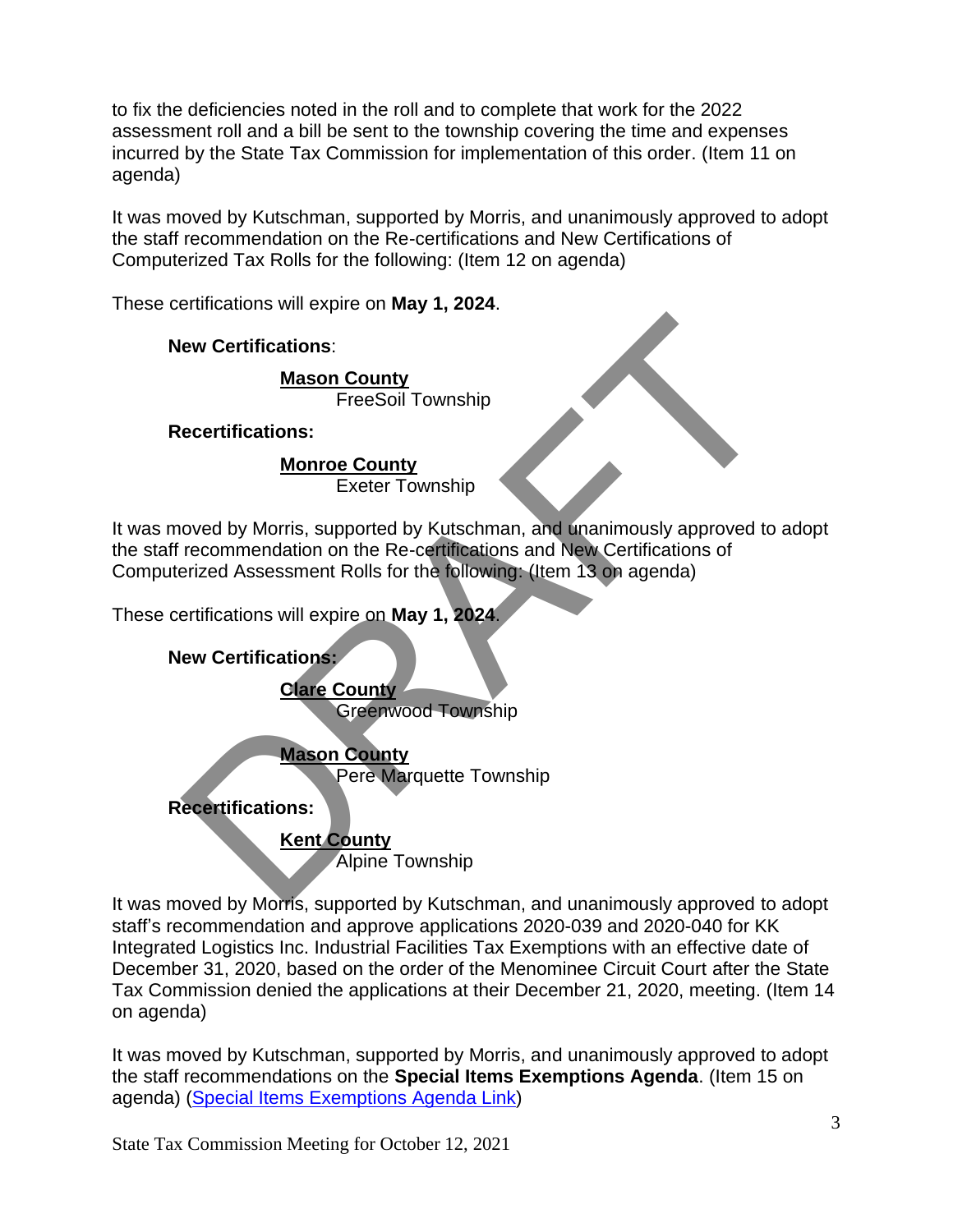It was moved by Kutschman, supported by Morris, and unanimously approved to adopt the staff recommendations on the **Exemptions Agenda**. (Item 16 on agenda) [\(Exemptions Agenda Link\)](https://www.michigan.gov/documents/treasury/16_Exemptions_Agenda_737575_7.pdf)

It was moved by Morris, supported by Kutschman, and unanimously approved to adopt the MCL 211.154 petitions on the **Concurrence Agenda**. (Item 17 on agenda) [\(Concurrence](https://www.michigan.gov/documents/treasury/17_Agenda_-_Concurrence_737576_7.pdf) Agenda Link)

It was moved by Kutschman, supported by Morris, and unanimously approved to adopt the staff recommendations on the MCL 211.154 **Special Items Agenda**. (Item 18 on agenda) (Special Items Agenda Link)

It was moved by Kutschman, supported by Morris, and unanimously approved to adopt the staff recommendations on the MCL 211.154 **Non-Concurrence Agenda**. (Item 19 on agenda) (Non-Concurrence Agenda Link)

**Public Comment** (Item 20 on agenda):

No member of the public wished to speak at public comment.

## **Other Items for Discussion** (Item 21 on agenda):

Executive Director Buick stated the following: We did add to the agenda Item #22 the 2022 Solar Energy System Report – Form 5762. We have added that on for exposure and the Commission will act upon that at their November meeting. Just to let the Commission know staff is currently working through all the solar guidance that has been put out through the years and put it into one document. It has taken a little bit more time than we thought but we are hoping to have that for the November meeting as well.

The November 16, 2021, Commission meeting is scheduled to take place at the Okemos Conference Center in the Okemos Ballroom A, B & C, 2187 University Park Drive, Okemos. In order to limit the spread of COVID-19, the meeting will also be available virtually via Microsoft Teams. The agenda along with a video and audio link to the virtual meeting will be posted on the State Tax Commission's website at www.michigan.gov/statetaxcommission one week prior to the meeting. recommendations on the MCL 211.154 Special Items Agenda. (Item 1<br>
(Special Items Agenda Link)<br>
oved by Kutschman, supported by Morris, and unanimously approved to<br>
recommendations on the MCL 211.154 Non-Concurrence Agenda.